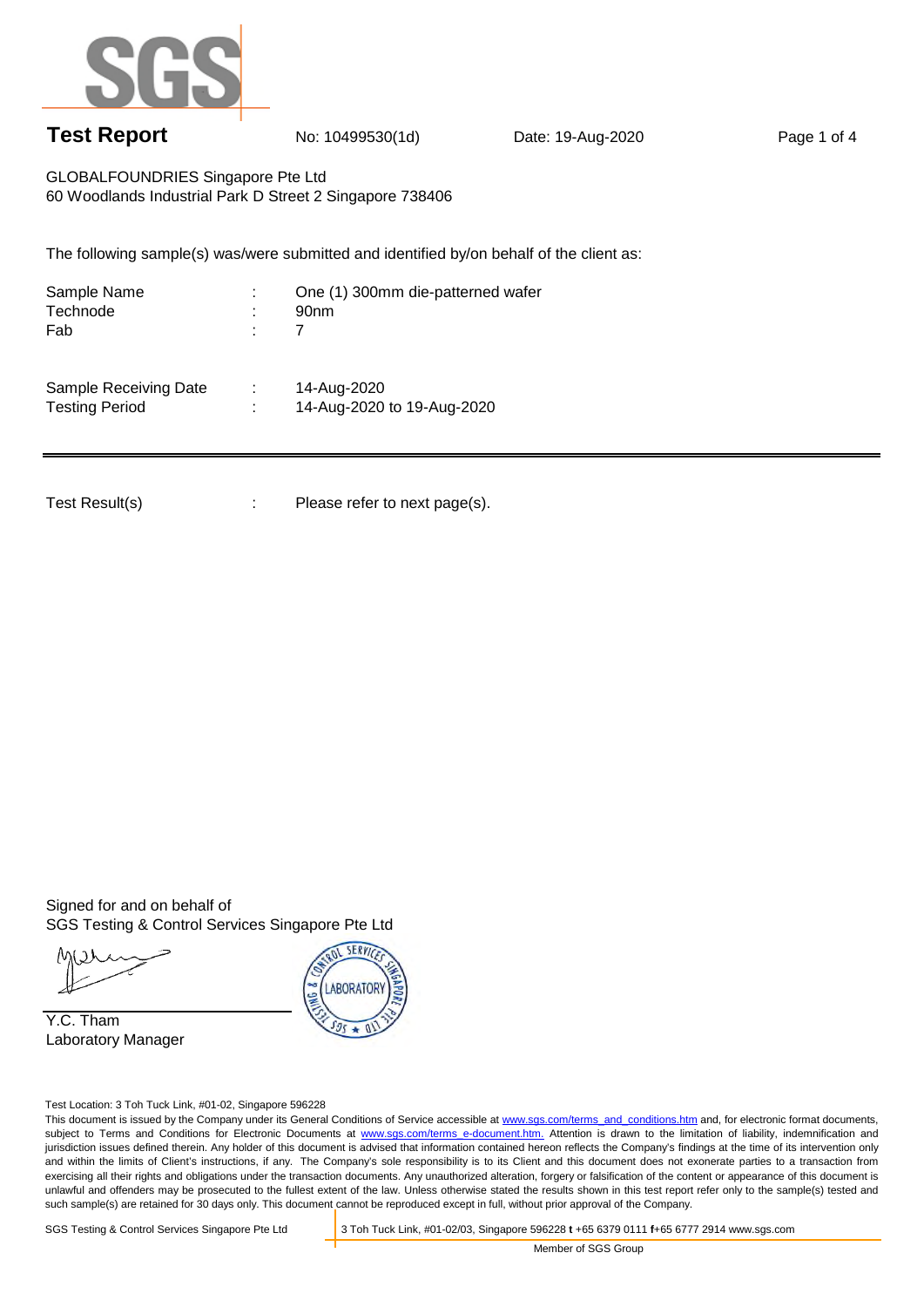

## **Test Report** No: 10499530(1d) Date: 19-Aug-2020 Page 2 of 4

## **Test Result(s):**

Sample Description : **Wafer** 

| Test Item(s): | Unit | <b>Method</b>                                                             | <b>Results</b> | MDL |
|---------------|------|---------------------------------------------------------------------------|----------------|-----|
| Antimony (Sb) |      | mg/kg With reference to US EPA 3052. Analysis was<br>performed by ICP/AES | n.d.           |     |

Note: (1) mg/kg = ppm ; 0.1wt% = 1000ppm

(2) n.d.= Not Detected

(3) MDL = Method Detection Limit

Remarks: Sample received was totally dissolved by pre-conditioning method. Lab Analyst(s): Pheng

Test Location: 3 Toh Tuck Link, #01-02, Singapore 596228

This document is issued by the Company under its General Conditions of Service accessible at www.sgs.com/terms and conditions.htm and, for electronic format documents, subject to Terms and Conditions for Electronic Documents at www.sgs.com/terms\_e-document.htm. Attention is drawn to the limitation of liability, indemnification and jurisdiction issues defined therein. Any holder of this document is advised that information contained hereon reflects the Company's findings at the time of its intervention only and within the limits of Client's instructions, if any. The Company's sole responsibility is to its Client and this document does not exonerate parties to a transaction from exercising all their rights and obligations under the transaction documents. Any unauthorized alteration, forgery or falsification of the content or appearance of this document is unlawful and offenders may be prosecuted to the fullest extent of the law. Unless otherwise stated the results shown in this test report refer only to the sample(s) tested and such sample(s) are retained for 30 days only. This document cannot be reproduced except in full, without prior approval of the Company.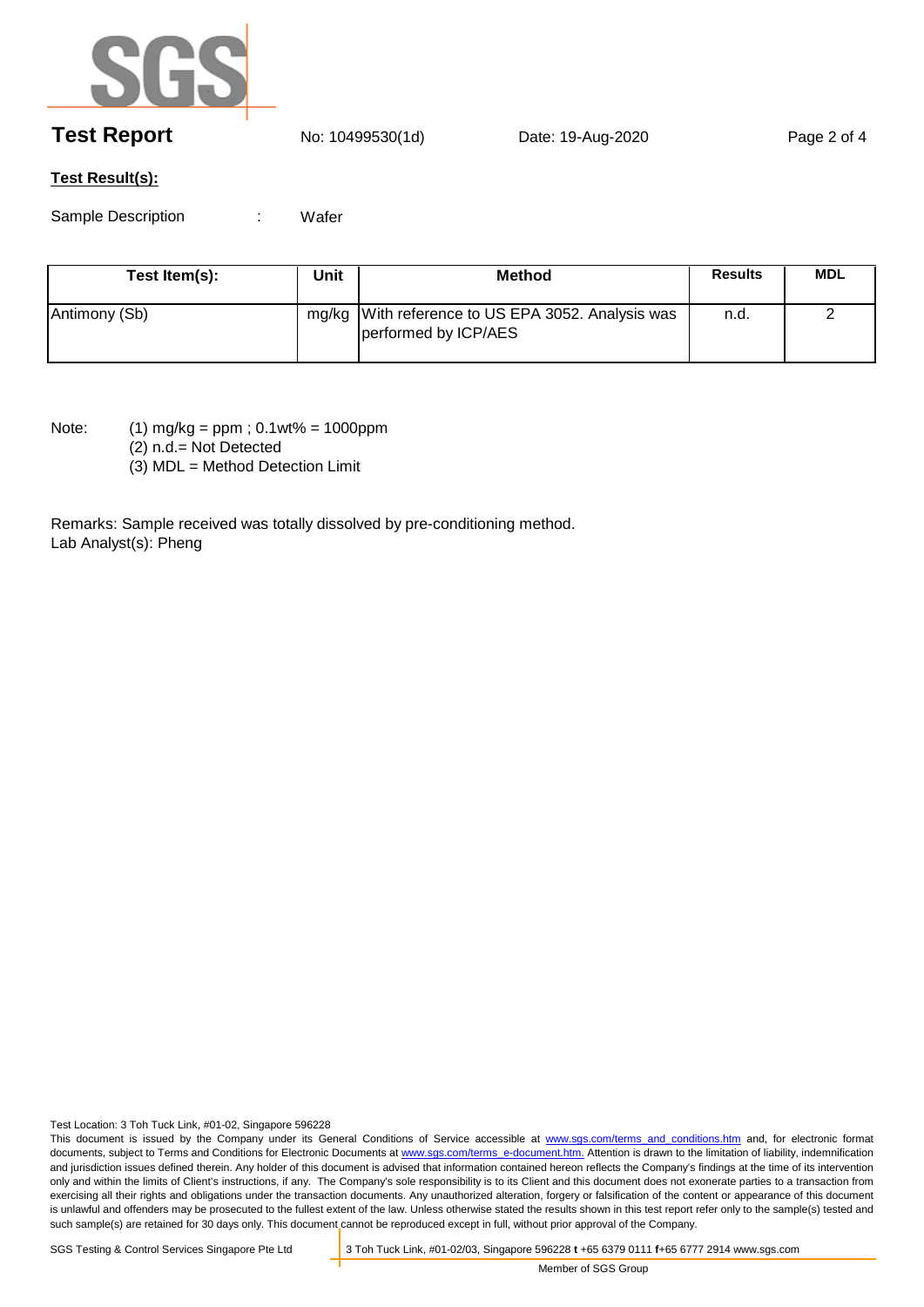

**Sample photo:**  Sample Description :

Wafer

SGS authenticate the photo on original report only



Test Location: 3 Toh Tuck Link, #01-02, Singapore 596228

This document is issued by the Company under its General Conditions of Service accessible at www.sgs.com/terms\_and\_conditions.htm and, for electronic format documents, subject to Terms and Conditions for Electronic Documents at www.sgs.com/terms e-document.htm. Attention is drawn to the limitation of liability, indemnification and jurisdiction issues defined therein. Any holder of this document is advised that information contained hereon reflects the Company's findings at the time of its intervention only and within the limits of Client's instructions, if any. The Company's sole responsibility is to its Client and this document does not exonerate parties to a transaction from exercising all their rights and obligations under the transaction documents. Any unauthorized alteration, forgery or falsification of the content or appearance of this document is unlawful and offenders may be prosecuted to the fullest extent of the law. Unless otherwise stated the results shown in this test report refer only to the sample(s) tested and such sample(s) are retained for 30 days only. This document cannot be reproduced except in full, without prior approval of the Company.